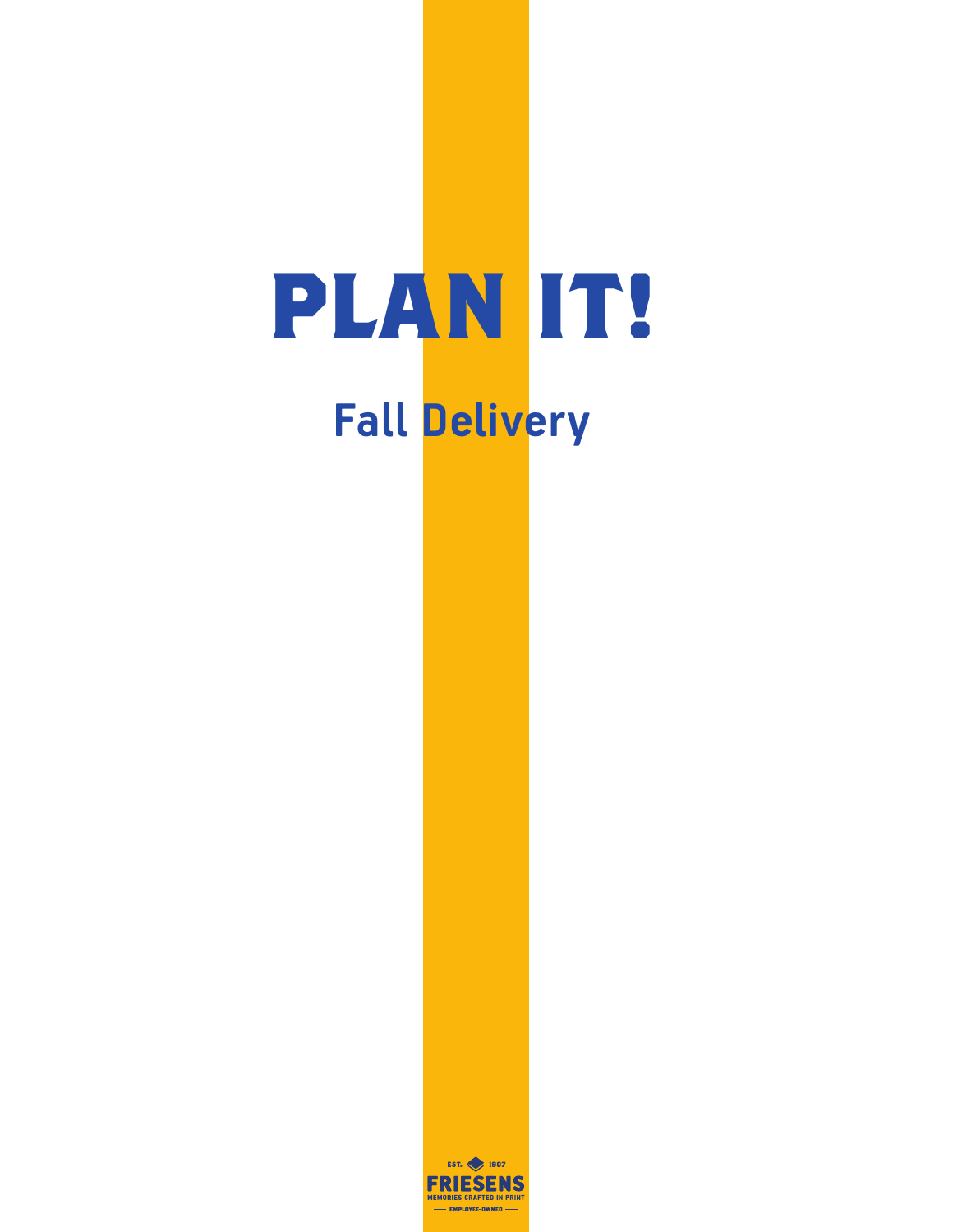

# **AUGUST/SEPTEMBER**

- Last years books arrive.
- Plan a yearbook distribution event.
- Meet with your Friesens Print Consultant. Discuss the following:
	- Training needs
	- Yearbook specifications
	- Price
	- Prepayment
	- Deadlines and delivery date
	- Marketing plan.
- Meet with the Principal and send an email/ memo to all teaching staff.
- Select or recruit your Editors (if not already done the previous spring).
- Meet with the whole yearbook staff.
- Equipment check (cameras, computers, software).
- Create internal production schedule to meet deadlines.
- Finalize Friesens submission deadlines.
- Compile a list of all sports teams and clubs.
- Compile a list of ALL activities that will happen during the year.
- Fill out the Planning Calendar.
- Prepare a Page Ladder.
- Work on theme for the yearbook.
- Start back-to-school coverage.
- Begin coverage of fall events, sports, clubs, academics.
- Hold a workshop.

■

- Launch a yearbook marketing campaign.
- Start selling yearbooks.



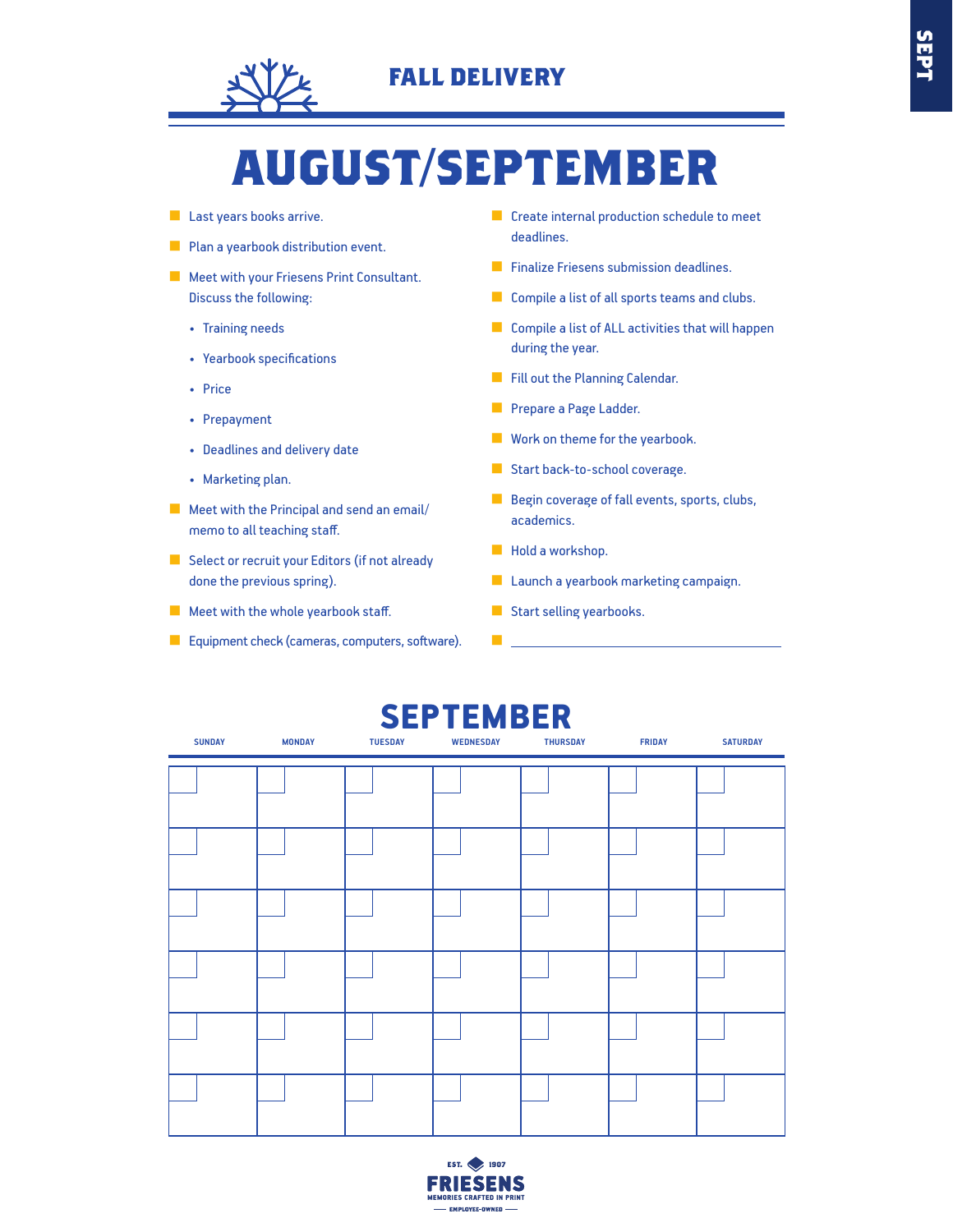

# **OCTOBER**

| Continue marketing campaign.                                                                                        | the control of the control of the control of the control of the control of the control of                                                                                  |
|---------------------------------------------------------------------------------------------------------------------|----------------------------------------------------------------------------------------------------------------------------------------------------------------------------|
| Finalize theme, fonts, colours, design style, and<br>Page Ladder.                                                   | <u> 1989 - Johann Barbara, martxa alemaniar a</u><br><u> 1989 - Johann Barn, mars eta bainar eta bainar eta baina eta baina eta baina eta baina eta baina eta baina e</u>  |
| Design the cover, endsheets, and page layout<br>templates.                                                          | <u> 1980 - Johann Barn, mars an t-Amerikaansk ferskeiz (* 1918)</u>                                                                                                        |
| Make sure portrait retakes are scheduled.                                                                           | <u> 1980 - Johann Barn, amerikansk politiker (</u>                                                                                                                         |
| Continue coverage of fall sports, clubs and<br>activities (photography and interviews).                             | <u> 1980 - Johann Barn, amerikansk politiker (</u><br><u> 1989 - Johann Stein, marwolaethau a bhann an t-Amhair an t-Amhair an t-Amhair an t-Amhair an t-Amhair an t-A</u> |
| <u> 1989 - Johann Barbara, martxa alemaniar arg</u>                                                                 |                                                                                                                                                                            |
| <u> 1989 - Johann Barn, mars eta bainar eta idazlea (</u>                                                           | <u> 1989 - Johann Barn, mars eta bainar eta bainar eta baina eta baina eta baina eta baina eta baina eta baina e</u>                                                       |
| <u> 1989 - Johann Stoff, fransk politik (d. 1989)</u>                                                               | <u> 1980 - Jan Sterlinger, fransk politiker (d. 1980)</u>                                                                                                                  |
| <u> 1980 - Johann Barn, mars ann an t-Amhain an t-Amhain an t-Amhain an t-Amhain an t-Amhain an t-Amhain an t-A</u> | <u> 1989 - Johann Barn, mars eta bainar eta idazlea (</u>                                                                                                                  |
|                                                                                                                     |                                                                                                                                                                            |
| <u> 1989 - Johann Stein, mars et al. (b. 1989)</u>                                                                  | <u> 1989 - Johann Stein, fransk politik (d. 1989)</u>                                                                                                                      |
| <u> 1980 - Johann Barn, mars ann an t-Amhain an t-Amhain an t-Amhain an t-Amhain an t-Amhain an t-Amhain an t-A</u> | <u> 1980 - Johann Barn, mars ann an t-Amhain an t-Amhain an t-Amhain an t-Amhain an t-Amhain an t-Amhain an t-A</u>                                                        |
| <u> 1989 - Johann Barbara, martxa alemaniar a</u>                                                                   | <u> 1989 - Andrea Stadt Britain, fransk politik (</u>                                                                                                                      |
|                                                                                                                     |                                                                                                                                                                            |

### $\overline{OCTOBER}$

| <b>SUNDAY</b> | <b>MONDAY</b> | <b>TUESDAY</b> | <b>WEDNESDAY</b> | <b>THURSDAY</b> | <b>FRIDAY</b> | <b>SATURDAY</b> |
|---------------|---------------|----------------|------------------|-----------------|---------------|-----------------|
|               |               |                |                  |                 |               |                 |
|               |               |                |                  |                 |               |                 |
|               |               |                |                  |                 |               |                 |
|               |               |                |                  |                 |               |                 |
|               |               |                |                  |                 |               |                 |
|               |               |                |                  |                 |               |                 |
|               |               |                |                  |                 |               |                 |
|               |               |                |                  |                 |               |                 |
|               |               |                |                  |                 |               |                 |
|               |               |                |                  |                 |               |                 |
|               |               |                |                  |                 |               |                 |
|               |               |                |                  |                 |               |                 |

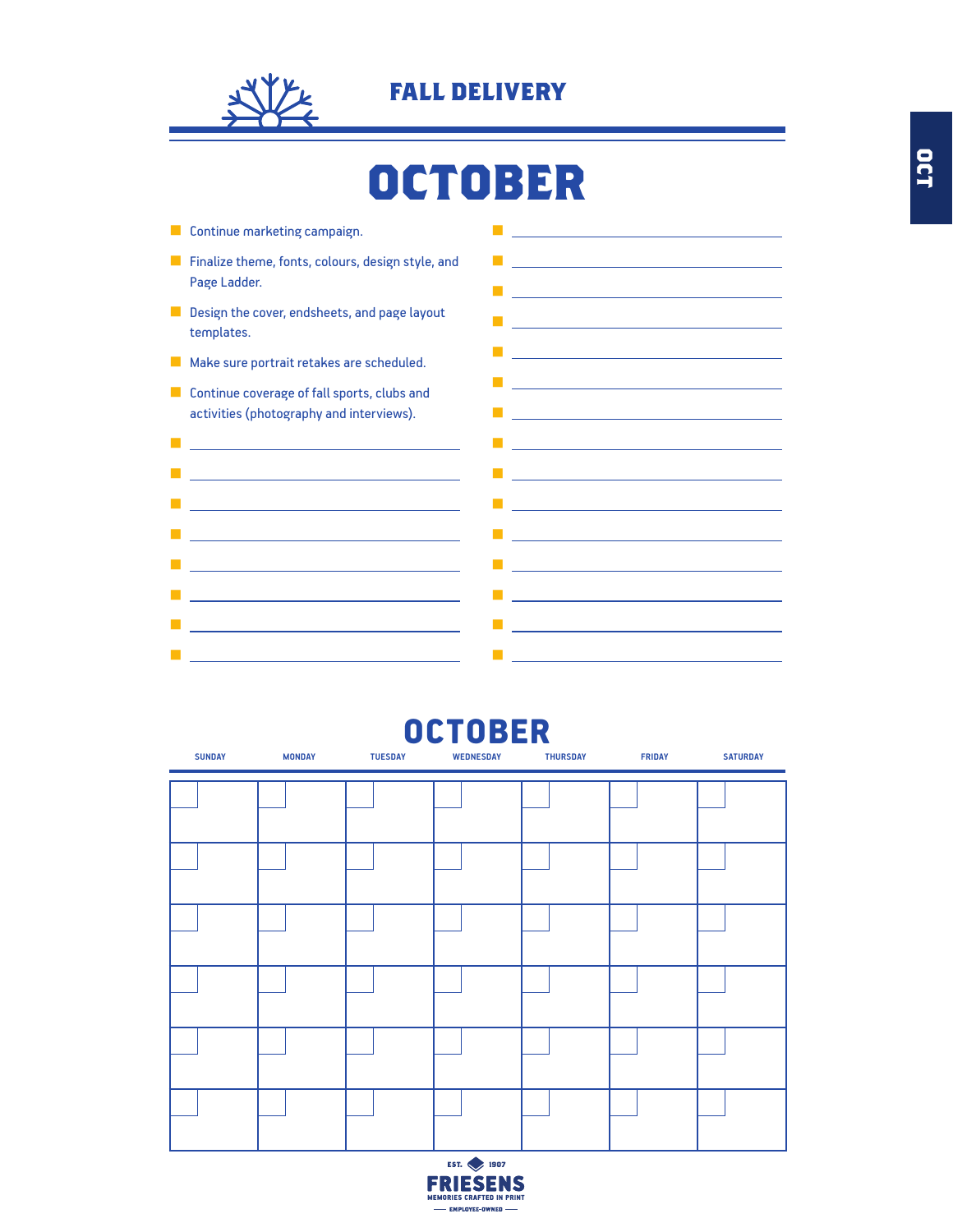

# **NOVEMBER**

- Continue book sales.
- Keep up the marketing campaign to promote yearbook sales.
- Upload and edit portraits.
- All templates should be completed.
- Submit first batch of pages.

■ <u>【 】 【 】 【 】</u>

- Start planning for the marketing and sale of 'Business ads'.
- Start planning for the marketing and sale of 'Buddy ads'.
- Begin coverage of winter sports, clubs and activities.
- Update the Planning Calendar with any new developments.



### NOVEMBER

| <b>SUNDAY</b> | <b>MONDAY</b> | <b>TUESDAY</b> | <b>WEDNESDAY</b> | <b>THURSDAY</b> | <b>FRIDAY</b> | <b>SATURDAY</b> |
|---------------|---------------|----------------|------------------|-----------------|---------------|-----------------|
|               |               |                |                  |                 |               |                 |
|               |               |                |                  |                 |               |                 |
|               |               |                |                  |                 |               |                 |
|               |               |                |                  |                 |               |                 |
|               |               |                |                  |                 |               |                 |
|               |               |                |                  |                 |               |                 |
|               |               |                |                  |                 |               |                 |
|               |               |                |                  |                 |               |                 |
|               |               |                |                  |                 |               |                 |
|               |               |                |                  |                 |               |                 |
|               |               |                |                  |                 |               |                 |
|               |               |                |                  |                 |               |                 |

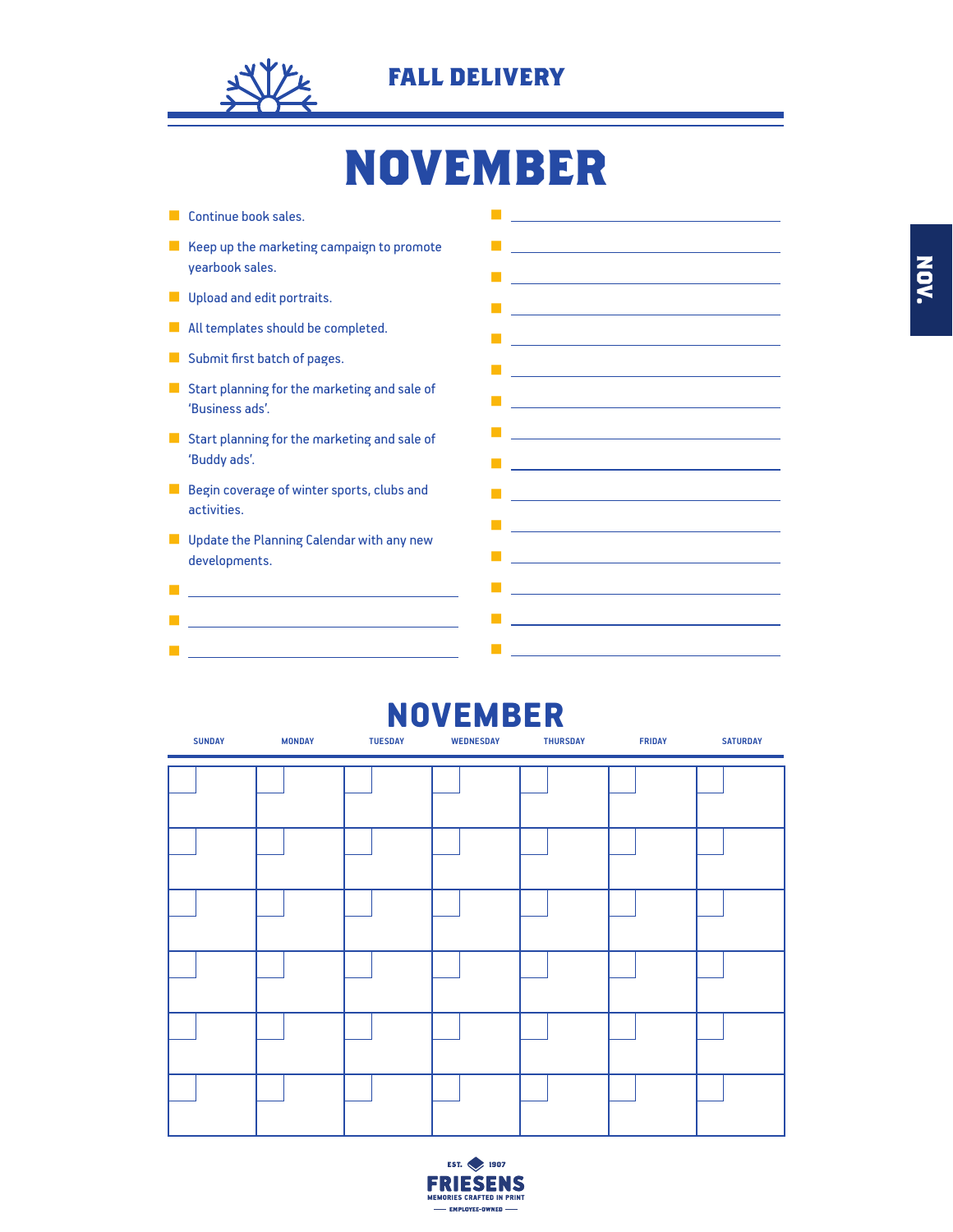

## **DECEMBER**

■ Continue books sales (you can still change quantity when you approve your cover proof). ■ Finalize the cover and endsheet design and submit to Friesens. ■ Finalize and approve fall sports, clubs, and activities pages. ■ Finalize portrait page designs and submit pages. ■ Start planning for the marketing and sale of 'Grad ads'. ■ Collect payment and content from parents/ businesses that are advertising in the yearbook. ■ Continue with coverage of winter sports, clubs and activities. ■ Professional Control of Control Control of **■ All Contracts and All Contracts** ■ Professional Control of Control Control of Control Control of Control Control of Control of Control of Control of ■ Professional Control of Control Control of ■ ■ Professional Control of Control Control of ■ <u>Contract</u> in the contract of ■ <u>production</u> and the control of the control of the control of the control of the control of the control of the ■ <u>Controller Controller</u> (Controller Controller) ■ <u>production and the control of</u> the control of the control of the control of the control of the control of the ■ Professional Control of Control Control of Control Control of Control Control of Control of Control of Control of ■ Professional District District District District District District District District District District District ■ <u>production and the control of</u> the control ■ <u>Constitution of the Constitution</u> ■ Professional Control of Control Control of ■ production in the control of the control of the control of the control of the control of the control of the control of the control of the control of the control of the control of the control of the control of the contr ■ Control <u>Control Control Control Control</u> ■ ■ Profession School School School School School

### DECEMBER

| <b>SUNDAY</b> | <b>MONDAY</b> | <b>TUESDAY</b> | <b>WEDNESDAY</b> | <b>THURSDAY</b> | <b>FRIDAY</b> | <b>SATURDAY</b> |
|---------------|---------------|----------------|------------------|-----------------|---------------|-----------------|
|               |               |                |                  |                 |               |                 |
|               |               |                |                  |                 |               |                 |
|               |               |                |                  |                 |               |                 |
|               |               |                |                  |                 |               |                 |
|               |               |                |                  |                 |               |                 |
|               |               |                |                  |                 |               |                 |
|               |               |                |                  |                 |               |                 |
|               |               |                |                  |                 |               |                 |
|               |               |                |                  |                 |               |                 |
|               |               |                |                  |                 |               |                 |
|               |               |                |                  |                 |               |                 |
|               |               |                |                  |                 |               |                 |

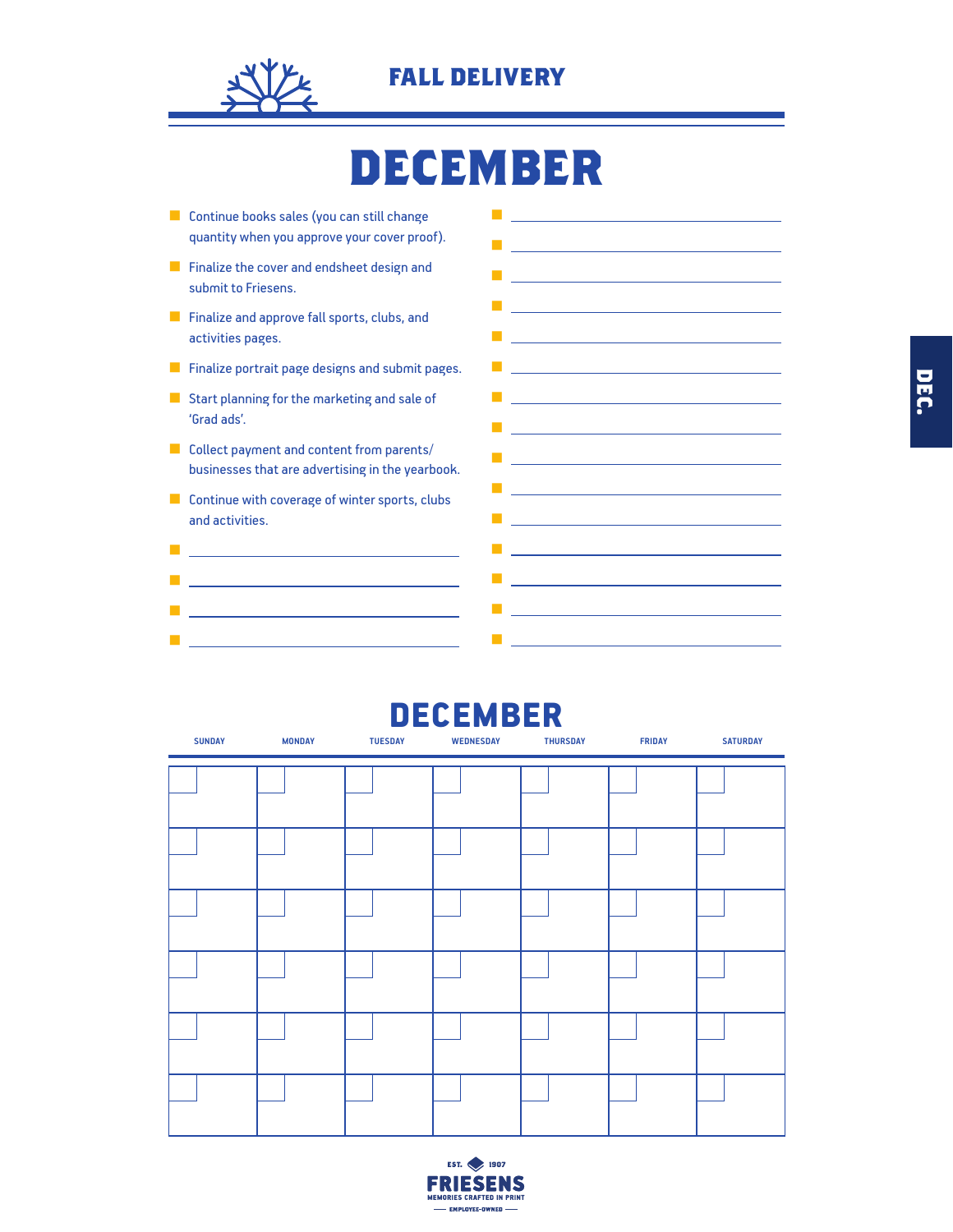

# **JANUARY**

- Review deadlines for the upcoming months with yearbook staff.
- If Friesens has sent you cover and endsheet proofs, approve them and return.
- **■** Finalize portrait page designs and any pages left over from the first half of the year.
- Send letter to parents about book sales including information about Parent Ads/Grad Ads/Buddy Ads.
- Start collecting grad quotes and baby pictures.
- Grad portrait image files should arrive soon.
- CELEBRATE SUCCESSES Take time to celebrate milestones and small goals. Bring cupcakes or cookies one day for an extra treat. It isn't a day off, but it is a little "Yay Us" moment.

■ <u>product to the control of the control</u> ■ <u>Construction of the Construction</u> ■ <u>Construction of the Construction</u>



| <b>JANUARY</b><br><b>SUNDAY</b><br><b>MONDAY</b><br><b>TUESDAY</b><br><b>WEDNESDAY</b><br><b>THURSDAY</b><br><b>FRIDAY</b><br><b>SATURDAY</b> |  |  |  |  |  |  |  |  |  |  |
|-----------------------------------------------------------------------------------------------------------------------------------------------|--|--|--|--|--|--|--|--|--|--|
|                                                                                                                                               |  |  |  |  |  |  |  |  |  |  |
|                                                                                                                                               |  |  |  |  |  |  |  |  |  |  |
|                                                                                                                                               |  |  |  |  |  |  |  |  |  |  |
|                                                                                                                                               |  |  |  |  |  |  |  |  |  |  |
|                                                                                                                                               |  |  |  |  |  |  |  |  |  |  |
|                                                                                                                                               |  |  |  |  |  |  |  |  |  |  |



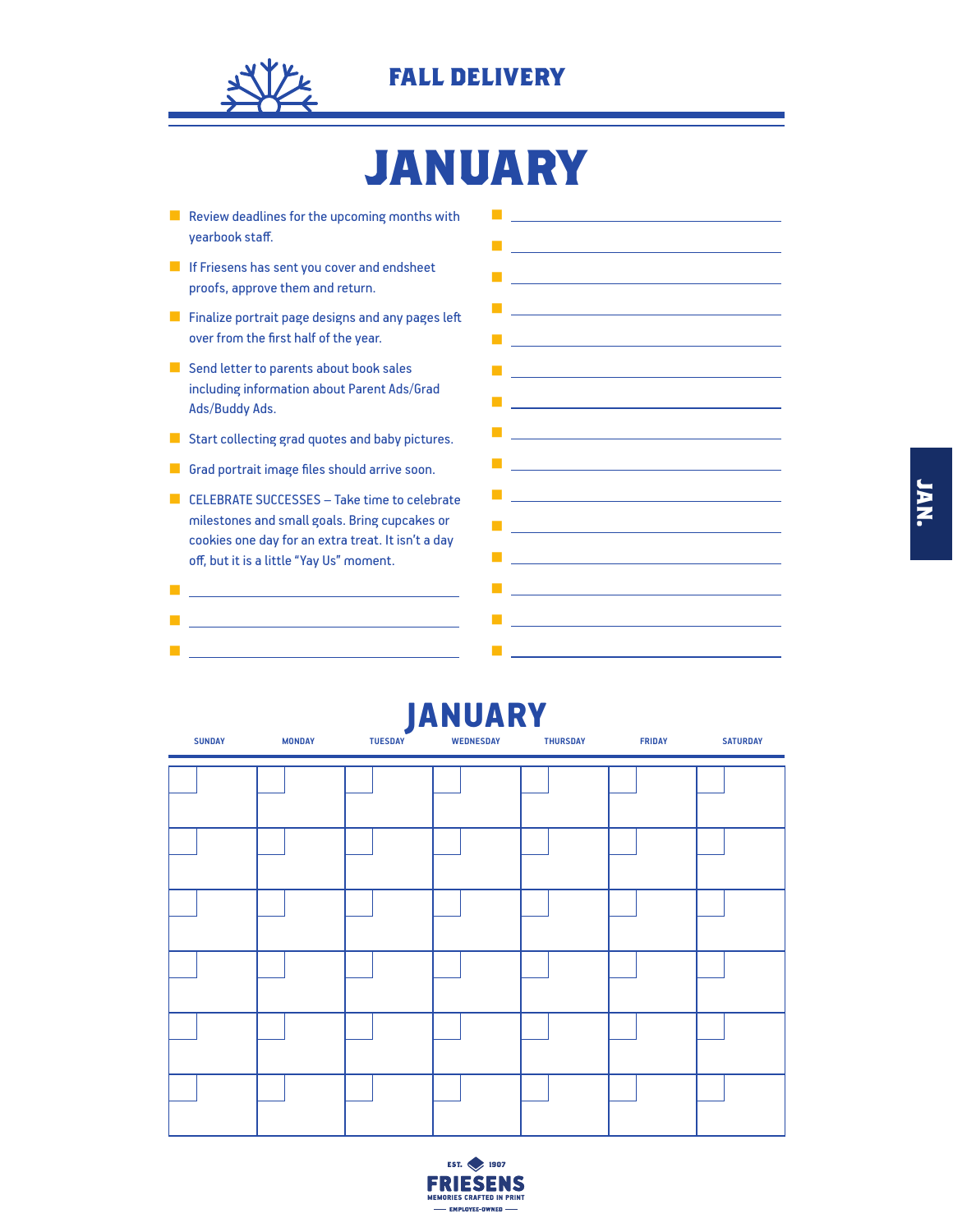

# **FEBRUARY**

■ All fall event write-ups and photos are placed on pages. ■ Finalize grad quotes and baby pics. ■ Finish any pages that can be completed, don't let them lag behind! **■** Upload and edit grad portraits. ■ Design grad portrait pages. ■ Windows 2000 Professional Control of the ■ Windows 2000 Protection 2000 Protection ■ ■ ■ ■ ■ Windows 2000 Professional Control of the Control of the Control of the Control of the Control of the Control of the Control of the Control of the Control of the Control of the Control of the Control of the Control of th ■ Windows 2002 - The Control of the Control of the ■ <u>Construction of the Construction</u> ■ ■ Product in the Contract of the Contract of the ■ product in the control of the control of the control of the control of the control of ■ Professional Control of Control Control of ■ ■ <u>Contract</u> Contract Contract ■ Profession School School School School School **■ Product District District** District District ■ product in the control of the control of the control of the control of the control of **■** 【 】 【 】 【 】 】 【 】 】 【 】 】 【 】 】 【 】 】 【 】 】 【 】 】 【 】 】 【 】 】 【 】 】 【 】 】 【 】 】 【 】 】 【 】 】 【 】 】 【 】 】 【 】 】 【 】 】 【 】 】 【 】 】 【 】 】 【 】 】 【 】 】 【 】 】 【 】 】 【 】 】 【 】 】 【 】 】 【 】 】 【 】 】 【 】 】 【 】 】 【 】 】 【 】 】 【 】 】 ■ Professional District District District District District ■ <u>Construction of the Construction</u> ■ <u>production and the control of</u> the control of ■ Professional Control of Control of Control of Control of Control of Control of Control of Control of Control of Control of Control of Control of Control of Control of Control of Control of Control of Control of Control ■ <u>Control</u> in the control of

### FEBRUARY

| <b>SUNDAY</b> | <b>MONDAY</b> | <b>TUESDAY</b> | <b>WEDNESDAY</b> | <b>THURSDAY</b> | <b>FRIDAY</b> | <b>SATURDAY</b> |
|---------------|---------------|----------------|------------------|-----------------|---------------|-----------------|
|               |               |                |                  |                 |               |                 |
|               |               |                |                  |                 |               |                 |
|               |               |                |                  |                 |               |                 |
|               |               |                |                  |                 |               |                 |
|               |               |                |                  |                 |               |                 |
|               |               |                |                  |                 |               |                 |
|               |               |                |                  |                 |               |                 |
|               |               |                |                  |                 |               |                 |
|               |               |                |                  |                 |               |                 |
|               |               |                |                  |                 |               |                 |
|               |               |                |                  |                 |               |                 |
|               |               |                |                  |                 |               |                 |

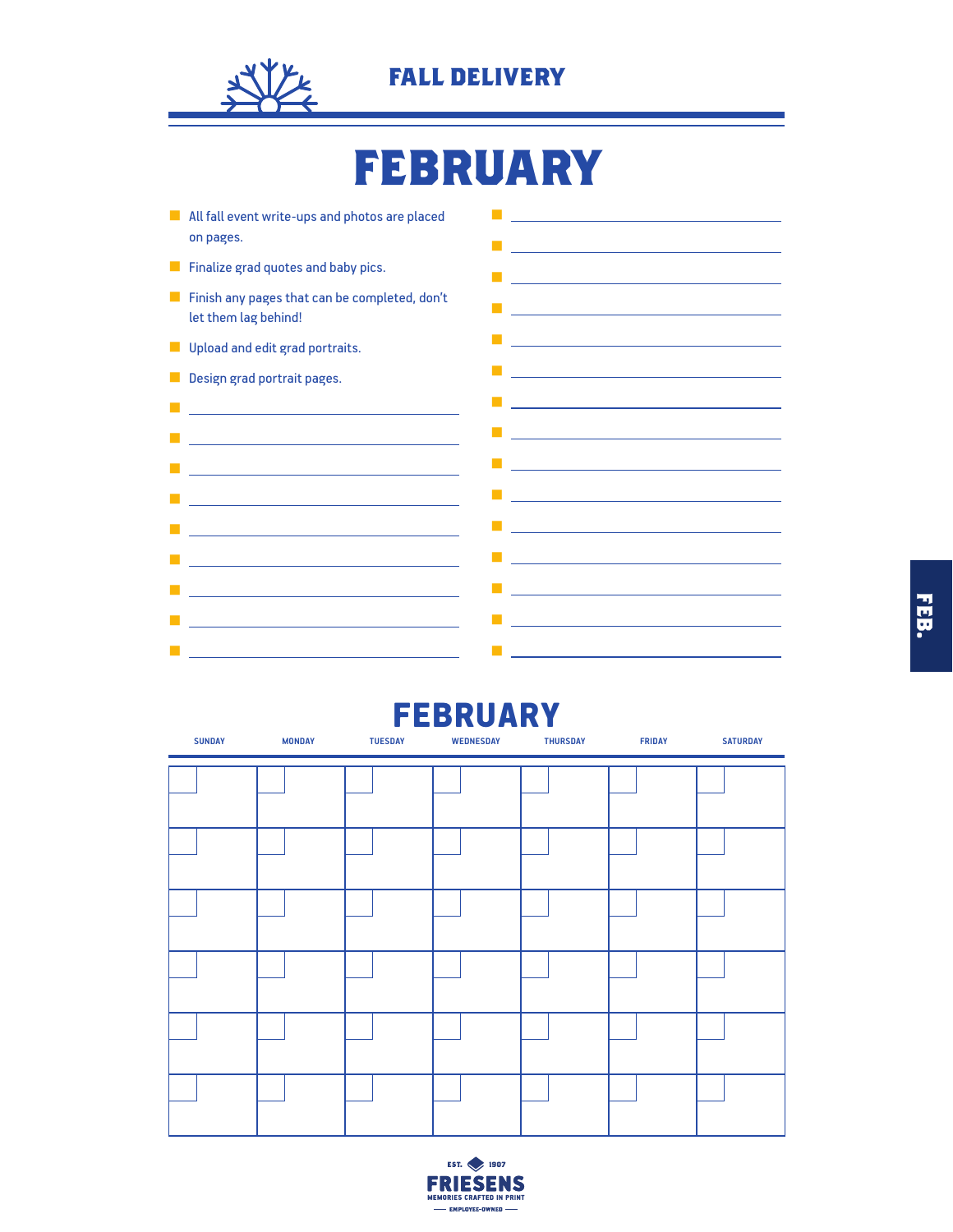

# **MARCH**

■ Submit pages for your first deadline. ■ Edit grad portraits. ■ Grad portrait pages should be approved by months end. ■ Review your calendar of events to ensure everything is being covered. ■ Check to see if you are missing any photos or write-ups. ■ Finalize winter activities, sports and clubs pages. ■ Start coverage of spring sports, clubs and activities. ■ Finish any pages that can be completed, don't let them lag behind! ■ <u>product</u> to the control of the control of the ■ <u>product</u> to the control of the control of the ■ Professional Control of Control of Control of ■ ■■ Professional District District District District District District District D ■ ■ production in the control of the control of the control of the control of the control of the control of the control of the control of the control of the control of the control of the control of the control of the contr ■ <u>Contractor</u> in the contractor ■ <u>Constitution of the Constitution of</u> the Constitution of the Constitution of the Constitution of the Constitution ■ Professional Control of Control Control of Control Control of Control Control of Control of Control of Control of ■ Professional District District District District District ■ Professional Control of Control Control of Control Control of Control Control of Control of Control of Control of Control of Control of Control of Control of Control of Control of Control of Control of Control of Contro ■ Profession School School School School School ■ <u>Constitution of the Constitution</u> ■ <u>Construction of the Construction of</u> ■ Control <u>Control Control Control Control</u> ■

# ■ Professional Control of Control Control of Control Control of Control Control of Control of Control of Control of Control of Control of Control of Control of Control of Control of Control of Control of Control of Contro

|               |               |                | <u>МАКСП</u>     |                 |               |                 |  |
|---------------|---------------|----------------|------------------|-----------------|---------------|-----------------|--|
| <b>SUNDAY</b> | <b>MONDAY</b> | <b>TUESDAY</b> | <b>WEDNESDAY</b> | <b>THURSDAY</b> | <b>FRIDAY</b> | <b>SATURDAY</b> |  |
|               |               |                |                  |                 |               |                 |  |
|               |               |                |                  |                 |               |                 |  |
|               |               |                |                  |                 |               |                 |  |
|               |               |                |                  |                 |               |                 |  |
|               |               |                |                  |                 |               |                 |  |
|               |               |                |                  |                 |               |                 |  |
|               |               |                |                  |                 |               |                 |  |
|               |               |                |                  |                 |               |                 |  |
|               |               |                |                  |                 |               |                 |  |
|               |               |                |                  |                 |               |                 |  |

**MARCH** 

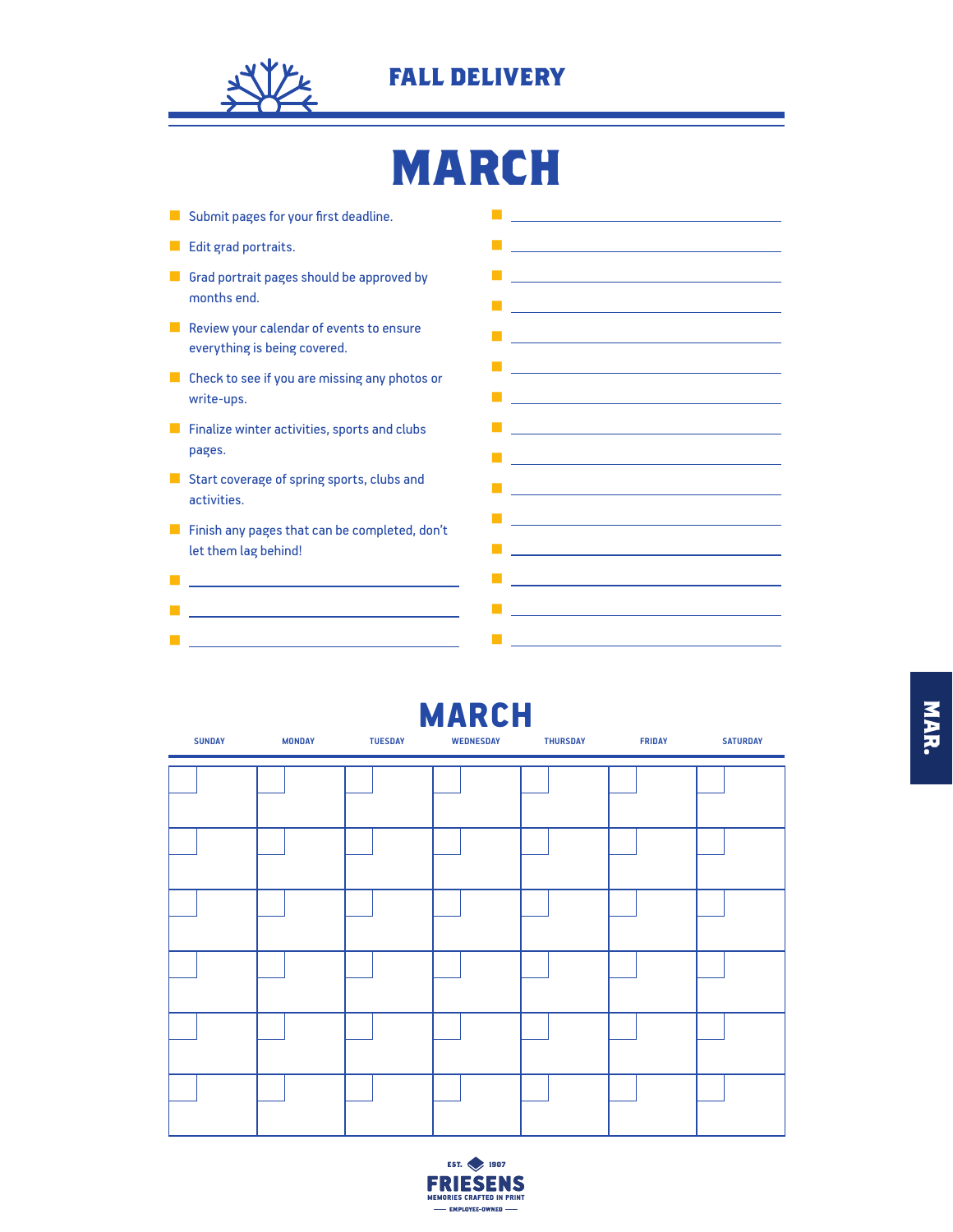

# **APRIL**

| Keep close tabs on production schedule and<br>submit pages on time.                                                   | <u> 1980 - Johann John Stein, marwolaeth a bhann an t-Amhainn an t-Amhainn an t-Amhainn an t-Amhainn an t-Amhain</u>                                                               |
|-----------------------------------------------------------------------------------------------------------------------|------------------------------------------------------------------------------------------------------------------------------------------------------------------------------------|
| Continue coverage of spring sports, clubs and<br>activities.                                                          |                                                                                                                                                                                    |
| Create graduates/senior layouts.                                                                                      | <u> 1980 - Johann Barn, amerikansk politiker (d. 1980)</u>                                                                                                                         |
| Grad pages should be templated now so you just<br>need to drop images and text in.                                    | <u> Alexandria de la contrada de la contrada de la contrada de la contrada de la contrada de la contrada de la c</u><br><u> 1989 - Johann Stein, mars an de Brasilia (b. 1989)</u> |
| <u> 1989 - Johann Barn, mars ann an t-Amhain an t-Amhain an t-Amhain an t-Amhain an t-Amhain an t-Amhain an t-Amh</u> |                                                                                                                                                                                    |
| <u> 1989 - Johann Barn, mars ann an t-Amhain an t-Amhain an t-Amhain an t-Amhain an t-Amhain an t-Amhain an t-A</u>   | <u> 1989 - Johann Barn, mars ann an t-Amhain an t-Amhain an t-Amhain an t-Amhain an t-Amhain an t-Amhain an t-Amh</u>                                                              |
| the control of the control of the control of the control of the control of the control of                             | <u> 1989 - Johann Barn, mars ann an t-Amhain Aonaich an t-Aonaich an t-Aonaich ann an t-Aonaich an t-Aonaich an t-</u>                                                             |
| the control of the control of the control of the control of the                                                       | <u> 1980 - Johann Barn, mars ann an t-Amhain an t-Amhain an t-Amhain an t-Amhain an t-Amhain an t-Amhain an t-A</u>                                                                |
| <u> 1989 - Andrea Stadt Britain, amerikansk politiker (</u>                                                           | <u> 1980 - Johann Stoff, fransk politik (d. 1980)</u>                                                                                                                              |
|                                                                                                                       | <u> 1980 - Johann Barn, mars ann an t-Amhain an t-Amhain an t-Amhain an t-Amhain an t-Amhain an t-Amhain an t-A</u>                                                                |
| <u> 1989 - Johann Barn, mars eta bainar eta idazlea (h. 1989).</u>                                                    | the control of the control of the control of the control of the control of the control of                                                                                          |
| the contract of the contract of the contract of the contract of the contract of                                       | the control of the control of the control of the control of the control of the control of                                                                                          |
| <u> 1989 - Johann Barn, mars ann an t-Amhain an t-Amhain an t-Amhain an t-Amhain an t-Amhain an t-Amhain an t-Amh</u> | <u> 1989 - Johann Barn, mars ann an t-Amhain an t-Amhain an t-Amhain an t-Amhain an t-Amhain an t-Amhain an t-Amh</u>                                                              |

### APRIL

| <b>SUNDAY</b> | <b>MONDAY</b> | <b>TUESDAY</b> | <b>WEDNESDAY</b> | <b>THURSDAY</b> | <b>FRIDAY</b> | <b>SATURDAY</b> |
|---------------|---------------|----------------|------------------|-----------------|---------------|-----------------|
|               |               |                |                  |                 |               |                 |
|               |               |                |                  |                 |               |                 |
|               |               |                |                  |                 |               |                 |
|               |               |                |                  |                 |               |                 |
|               |               |                |                  |                 |               |                 |
|               |               |                |                  |                 |               |                 |

**APR.**

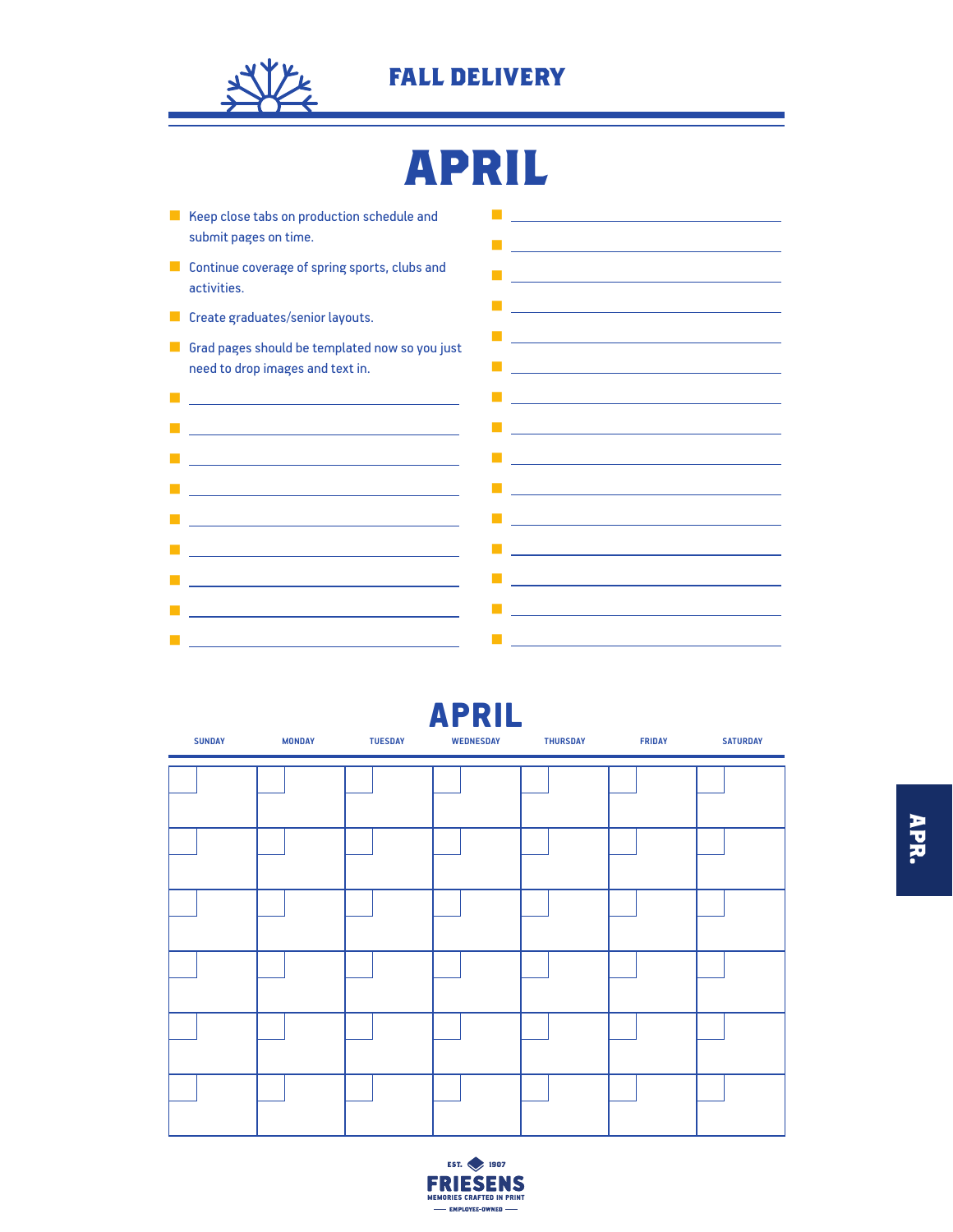

■

**FALL DELIVERY**

# **MAY**

■

- Last chance to find missing pictures and writeups.
- Start finalizing spring activities/sports/clubs pages.
- RECRUITMENT PLANNING Get a head start on building your yearbook team for next year. This could include applications and a "job" interview, or ask fellow teachers and staff if they know of any students who would do well in yearbook.



■ Profession School School School School School

| <b>SUNDAY</b> | <b>MONDAY</b> | <b>TUESDAY</b> | <b>MAY</b><br><b>WEDNESDAY</b> | <b>THURSDAY</b> | <b>FRIDAY</b> | <b>SATURDAY</b> |
|---------------|---------------|----------------|--------------------------------|-----------------|---------------|-----------------|
|               |               |                |                                |                 |               |                 |
|               |               |                |                                |                 |               |                 |
|               |               |                |                                |                 |               |                 |
|               |               |                |                                |                 |               |                 |
|               |               |                |                                |                 |               |                 |
|               |               |                |                                |                 |               |                 |

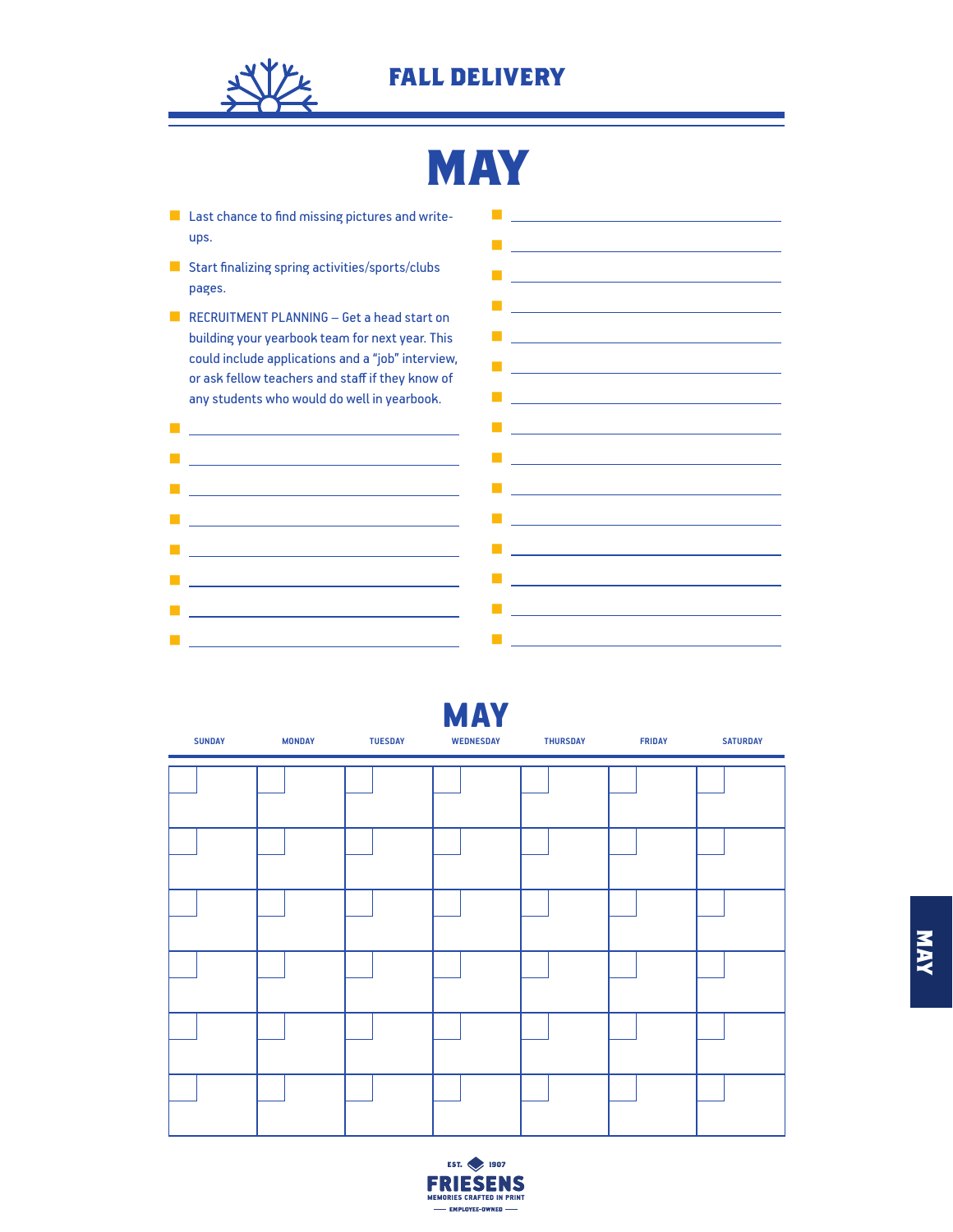

# **JUNE**

| Final deadline (final deadline may happen in the<br>first couple of weeks in July).<br><u> 1989 - Johann Barbara, martxa alemaniar arg</u>                                                                                                                                       |  |
|----------------------------------------------------------------------------------------------------------------------------------------------------------------------------------------------------------------------------------------------------------------------------------|--|
| Notify Friesens of your summer contact<br><u> 1989 - Johann Stein, marwolaethau a bhann an t-Amhainn an t-Amhainn an t-Amhainn an t-Amhainn an t-Amhainn a</u><br>information.                                                                                                   |  |
| <u> 1989 - Johann Stein, marwolaethau a bhann an t-Albann an t-Albann an t-Albann an t-Albann an t-Albann an t-Alb</u><br>Double check delivery date with Friesens.                                                                                                              |  |
| <u> 1989 - Jan Sterling and Sterling and Sterling and Sterling and Sterling and Sterling and Sterling and Sterling and Sterling and Sterling and Sterling and Sterling and Sterling and Sterling and Sterling and Sterling and S</u><br>Plan yearbook distribution.              |  |
| <u> 1989 - Johann Barn, amerikansk politiker (d. 1989)</u><br>Provide prepayment info to your school's<br>accounting clerk for next year's prepayment.<br><u> 1989 - Johann Stein, marwolaethau a bhann an t-Albann an t-Albann an t-Albann an t-Albann an t-Albann an t-Alb</u> |  |
| <u> 1989 - Johann Barn, mars eta bainar eta idazlea (</u><br><u> 1989 - Johann Barn, mars ann an t-Amhain ann an t-Amhain an t-Amhain an t-Amhain an t-Amhain an t-Amhain an t-</u>                                                                                              |  |
| <u> 1989 - Johann Barn, fransk politik amerikansk politik (</u><br><u> 1989 - Johann Barbara, martxa alemaniar amerikan basar da a</u>                                                                                                                                           |  |
| <u> 1989 - Johann Barn, mars eta bainar eta idazlea (</u><br><u> 1989 - Johann Barn, mars eta bainar eta baina eta baina eta baina eta baina eta baina eta baina eta baina e</u>                                                                                                 |  |
| <u> 1989 - Johann Barn, mars ann an t-Amhain Aonaich an t-Aonaich an t-Aonaich an t-Aonaich an t-Aonaich an t-Aon</u><br><u> 1989 - Johann Stein, marwolaethau (b. 1989)</u>                                                                                                     |  |
| <u> 1989 - Johann Barn, mars eta bainar eta idazlea (</u><br><u> 1989 - Johann Barn, mars eta bainar eta baina eta baina eta baina eta baina eta baina eta baina eta baina e</u>                                                                                                 |  |
| <u> 1989 - Johann Barn, mars ann an t-Amhain Aonaich an t-Aonaich an t-Aonaich an t-Aonaich an t-Aonaich an t-Aon</u><br><u> 1989 - Johann Barbara, martxa alemaniar a</u>                                                                                                       |  |
| <u> 1989 - Johann Barn, mars eta bainar eta idazlea (</u><br>the control of the control of the control of the control of                                                                                                                                                         |  |
|                                                                                                                                                                                                                                                                                  |  |
| <u> 1989 - Johann Barn, mars ann an t-Amhair an t-Amhair an t-Amhair an t-Amhair an t-Amhair an t-Amhair an t-A</u><br>the control of the control of the control of the control of the control of                                                                                |  |

| <b>SUNDAY</b> | <b>MONDAY</b> | <b>TUESDAY</b> | <b>JUNE</b><br><b>WEDNESDAY</b> | <b>THURSDAY</b> | <b>FRIDAY</b> | <b>SATURDAY</b> |
|---------------|---------------|----------------|---------------------------------|-----------------|---------------|-----------------|
|               |               |                |                                 |                 |               |                 |
|               |               |                |                                 |                 |               |                 |
|               |               |                |                                 |                 |               |                 |
|               |               |                |                                 |                 |               |                 |
|               |               |                |                                 |                 |               |                 |
|               |               |                |                                 |                 |               |                 |